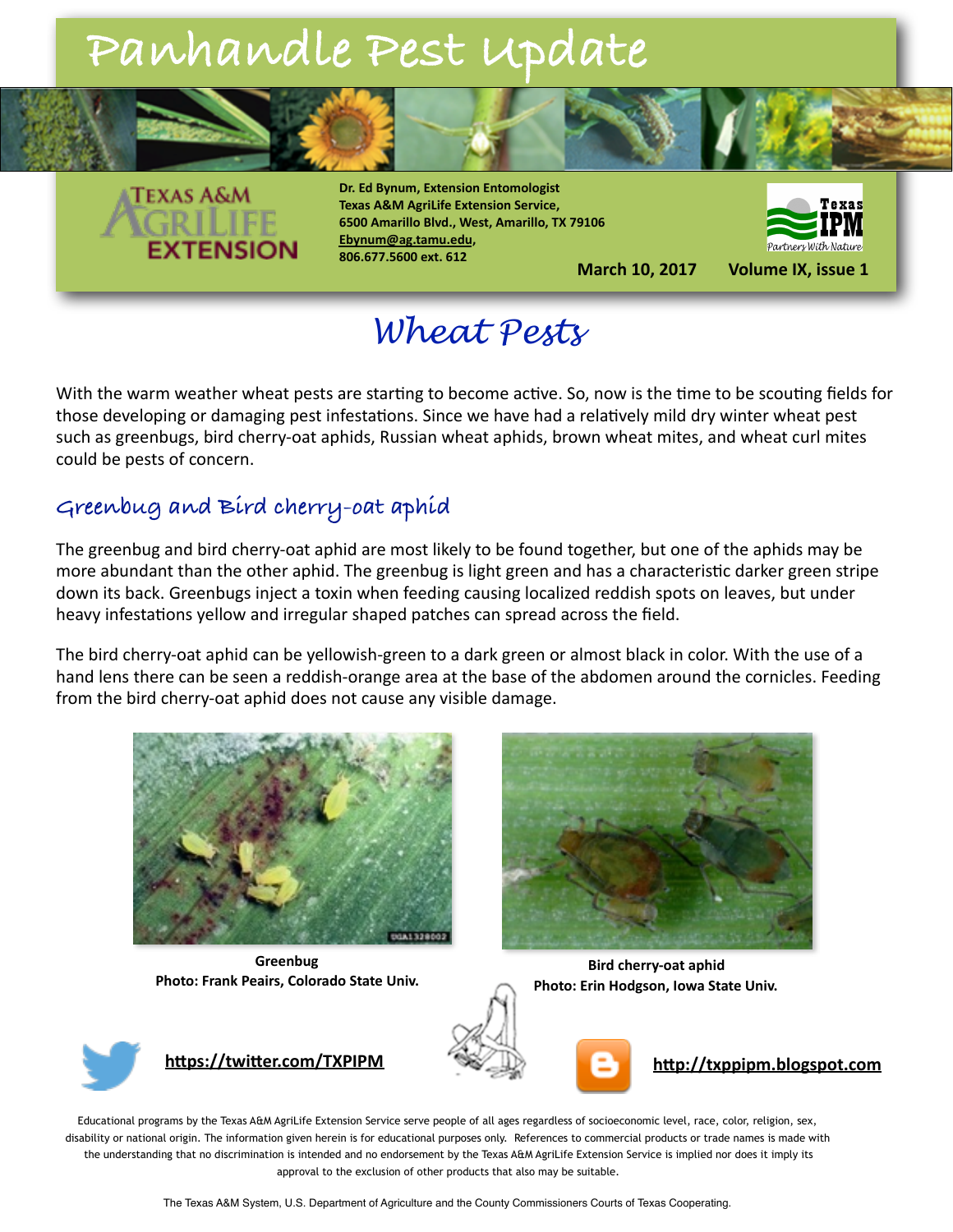*Sampling Fields*. Since lady beetles and parasitic wasps (shown below) are also active now and could help control aphids naturally, **fields should be inspected and decisions to treat should be based on threshold levels**. The "Glance 'n Go" sampling system (http://entoweb.okstate.edu/gbweb/index3.htm), as developed by Oklahoma State University and USDA-ARS, is a good tool for determining if greenbug or Russian wheat aphid infestations are at treatable levels. This sampling method takes into account the presence of parasitic wasp mummies when recommending treatment decisions. Our standard action threshold table for greenbugs can still be used for determining the need for a treatment, but it does not account for treatment costs and value of the crop. When using this action threshold take into account that when there are one to two lady beetles (adults and larvae) per foot of row, or 15 to 20 percent of the greenbugs have been parasitized, control measures should be delayed until you can determine whether the greenbug population is continuing to increase or declining.





| Action Threshold Table for Greenbugs |                                     |  |  |
|--------------------------------------|-------------------------------------|--|--|
| Plant Height (inches)                | Number of greenbugs per linear foot |  |  |
| $3 - 6$                              | $100 - 300$                         |  |  |
| $4 - 8$                              | $200 - 400$                         |  |  |
| $6 - 16$                             | $300 - 800$                         |  |  |

Oklahoma State University along with South Dakota, Minnesota, and North Dakota have conducted studies that indicate bird cherry-oat aphids can cause from 5-9% yield loss from 20-40 aphids per tiller before wheat reaches the boot stage. The following procedure and table from Dr. Tom Royer, Oklahoma State University, can be used to calculate when bird cherry-oat aphid infestations should be treated:

| $/t$ iller =<br><b>Estimate APHIDS PER TILLER</b><br>Estimate CROP VALUE \$<br>/acre =<br>Calculate CONTROL COSTS \$<br>$/$ acre = | Total # aphids<br>Expected yield<br>Insecticide \$ | /25 tillers<br>bushels/acre X \$<br>/acre + Application \$ | /bushel<br>/Acre |
|------------------------------------------------------------------------------------------------------------------------------------|----------------------------------------------------|------------------------------------------------------------|------------------|
| PREVENTABLE LOSS \$<br>/acre = Crop value \$                                                                                       | x                                                  | loss from aphids/tiller.                                   |                  |
| If PREVENTABLE LOSS IS GREATER THAN CONTROL COSTS<br>IF PREVENTABLE LOSS IS LESS THAN CONTROL COSTS                                | <b>TREAT</b><br><b>DON'T TREAT</b>                 |                                                            |                  |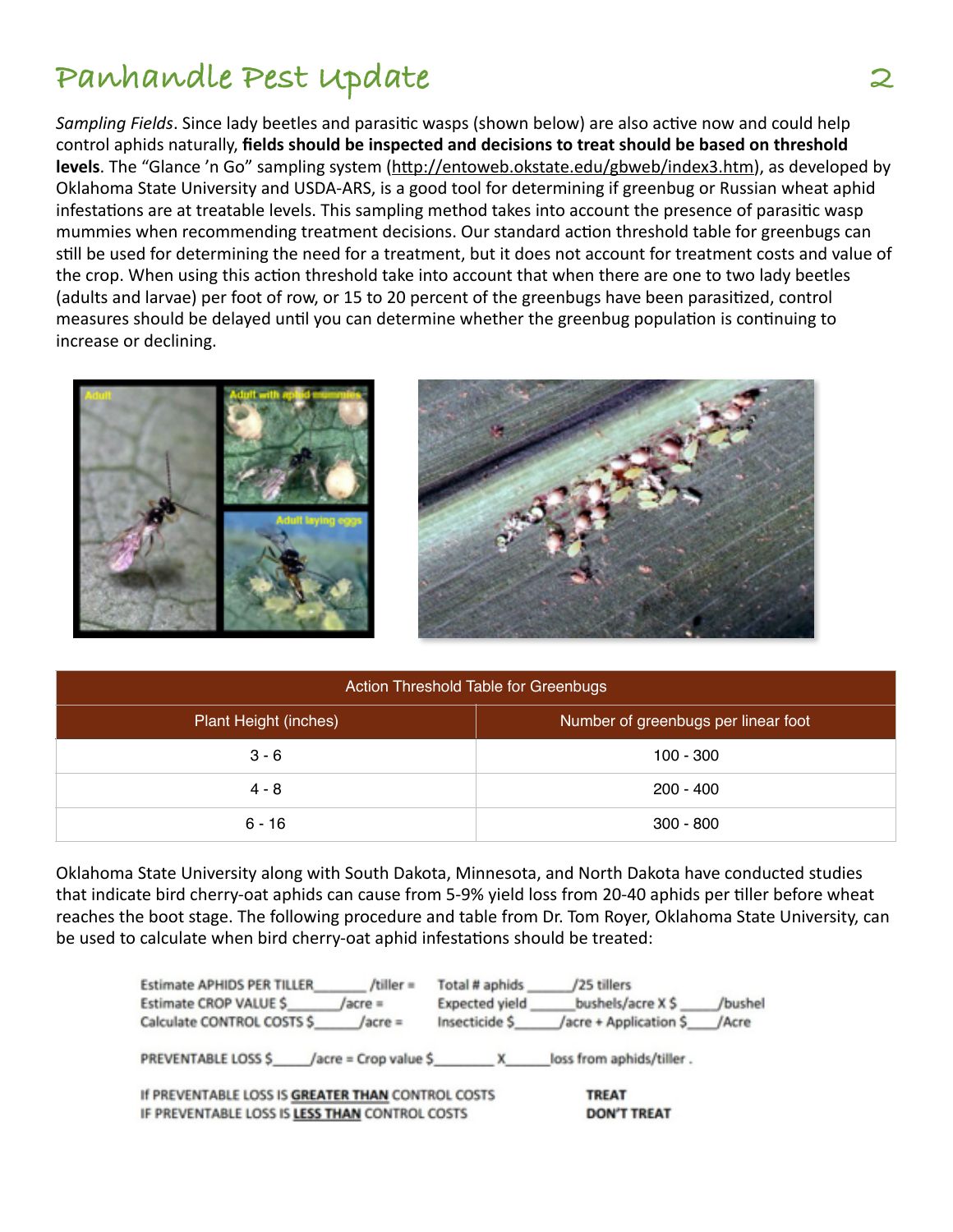|                       |                       |               | Preventable Loss from BCO Aphids (\$ per acre) |              |           |
|-----------------------|-----------------------|---------------|------------------------------------------------|--------------|-----------|
| <b>Expected Yield</b> | <b>Expected Price</b> | Crop Value    | 10-20                                          | 20-40        | More than |
| (Bushels/Acre)        | (\$ per bushel)       | (\$ per acre) | aphids/plant                                   | aphids/plant | 40/plant  |
| 30                    | \$3.00                | \$90.00       | \$4.50                                         | \$6.30       | \$8.10    |
| 35                    | \$3.00                | \$105.00      | \$5.25                                         | \$7.35       | \$9.45    |
| 40                    | \$3.00                | \$120.00      | \$6.00                                         | \$8.40       | \$10.80   |
| 45                    | \$3.00                | \$135.00      | \$6.75                                         | \$9.45       | \$12.15   |
| 50                    | \$3.00                | \$150.00      | \$7.50                                         | \$10.50      | \$13.50   |
|                       |                       |               |                                                |              |           |
| 30                    | \$3.50                | \$105.00      | \$5.25                                         | \$7.35       | \$9.45    |
| 35                    | \$3.50                | \$122.50      | \$6.13                                         | \$8.58       | \$11.03   |
| 40                    | \$3.50                | \$140.00      | \$7.00                                         | \$9.80       | \$12.60   |
| 45                    | \$3.50                | \$157.50      | \$7.88                                         | \$11.30      | \$14.18   |
| 50                    | \$3.50                | \$175.00      | \$8.75                                         | \$12.25      | \$15.75   |
|                       |                       |               |                                                |              |           |
| 30                    | \$4.00                | \$120.00      | \$6.00                                         | \$8.40       | \$10.80   |
| 35                    | \$4.00                | \$140.00      | \$7.00                                         | \$9.80       | \$12.60   |
| 40                    | \$4.00                | \$160.00      | \$8.00                                         | \$11.20      | \$14.40   |
| 45                    | \$4.00                | \$180.00      | \$9.00                                         | \$12.60      | \$16.20   |
| 50                    | \$4.00                | \$200.00      | \$10.00                                        | \$14.00      | \$18.00   |

#### **Brown Wheat Mite**

Our above normal temperatures and dry conditions are ideal for the heavy buildup of brown wheat mite. They actively feed on the wheat foliage on clear warm days, particularly during the mid-afternoon, and look like black specks moving on the leaves. At night they move down to the soil. A distinguishing trait for identifying these mites is the front legs which are about twice as long as their body. The life cycle from egg to adult is completed in just 10 to 14 days. All Brown wheat mite life stages are females (no males). They feed by piercing plant cells in the leaf that causes "stippling" leaf discoloration. Under heavy infestations plants become yellow, then dry out and die. When to treat for infestations is difficult because drought stress can severely reduce crop yields, making treats uneconomical. For most situations dryland wheat fields have more problems but with our



**Brown wheat mite.** 



**PHOTO C.** Patrick<br>Photo C. Patrick